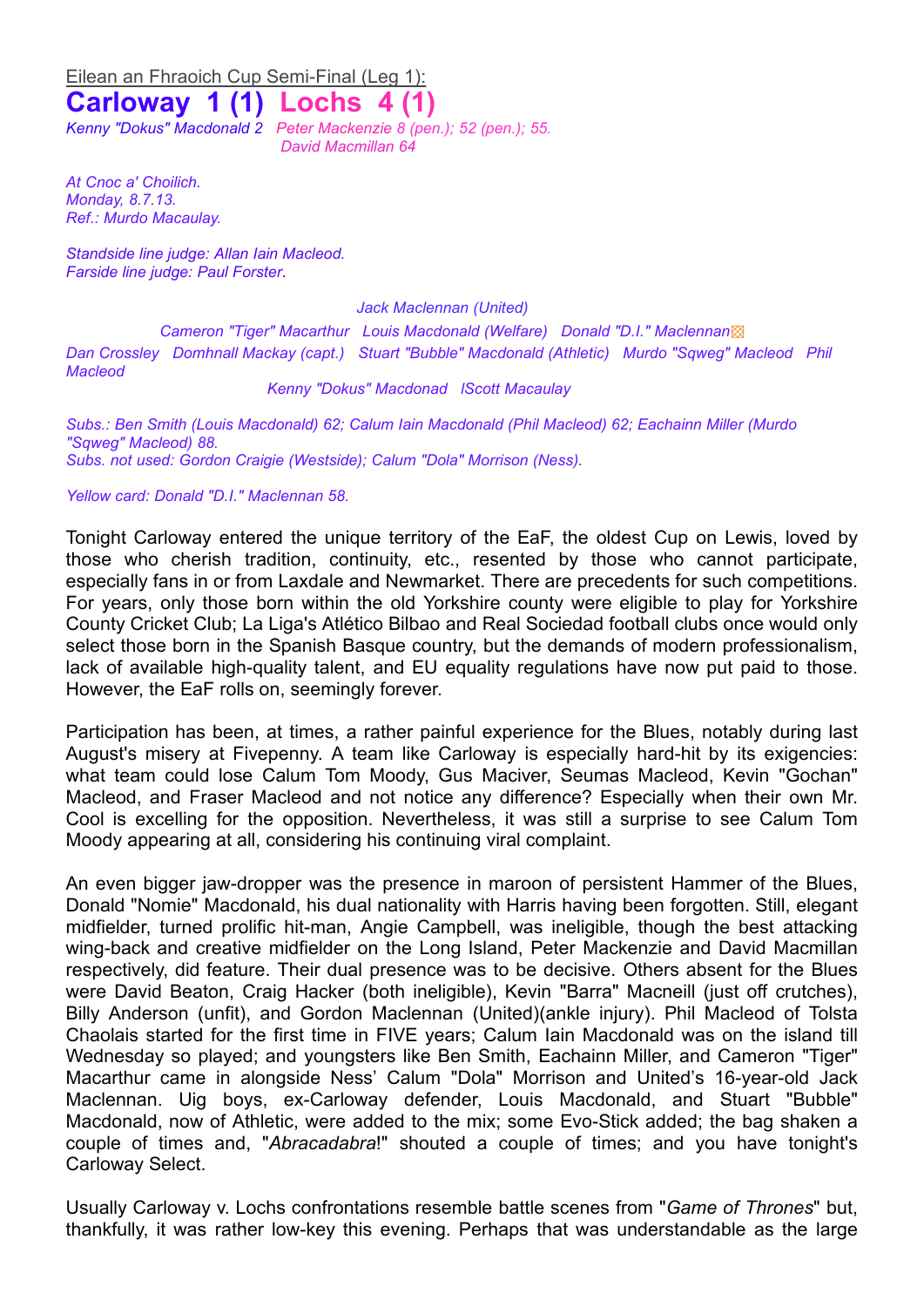crowd may have not been able to endure a third sporting contest in the one weekend of extended dramatic intensity, following the final Lions' Test in Melbourne on Saturday morning and yesterday afternoon's duel in the sun between Andy Murray and Novak Djokovic in SW19. Maybe most of the players had been watching also. However, they did treat us to an early example of sublime skill. In only the 2nd minute the Blues broke left for Macaulay to gather, turn, and crash forward at 45° into the centre, only to be brought down two metres outside the central penalty box. "Dokus" stepped up to send the sweetest of Beckhamesque right-footers curling high away from Gordie Mackenzie and into the top-right corner. An absolute peach! (**1- 0**).

It was to be the first of five crackers tonight; unfortunately the next four Mach 10 specials were to whizz past Jack Maclennan, not "Gordie", who had plenty of time to check his Twitter page after this point. "Dokus's" contribution soon turned out to be a rare shaft of sunlight in a valley of gloom, as the unpredictable invention of the timeless "Nomie" and pace of Smith and Maciver increasingly stretched na Gormaich's make-shift defence. Also, an uncertainty about marking and lack of cohesive purpose in midfield allowed aggressive creators like Mackenzie and Macmillan to press.

After 6 minutes a surge on the right broke for a corner which was cleared back out, lifted in again, then knocked out to the left corner of the corner of the box, where a lurking "Nomie" lifted an immediate high side-foot lob to the far post, where it just cleared the bar to land on the roof of the net. Two minutes another push on the right came back out to an advancing Peter "Robbie" Mackenzie, 22 metres from goal to the right, and he returned a delicate flighted ball straight forward for Smith, running across the line, to take high on his chest, and turn, 16 metres from goal, but Louis "Uig" arrived and invited him to take a closer look at the Carloway turf with a strong shoulder charge in the back. There was the usual disclaimer, "*Wha-a-a-at? Me? Foul?*" Not the worst "*tackle*" in the world, but a no-brainer. Peter Mackenzie unleashed an Exocet into Maclennan's bottom right-hand corner. The keeper guessed right, but would have lost a hand if he had touched it (**1-1**).

On 17 minutes, a mix-up in the Carloway defence permitted Macmillan trickery to make the right bye-line, where his cut-back broke out off Maclennan, then further back off "D.I.", for a Smith pile-driver, from 16 metres, to make Maclennan's right-hand post twang like a bow-string, the ball then ricochetting inwards where another Lochs head somehow managed to loop it over the bar from 8 metres.

The Blues were finding it difficult to move forward as a unit, and it was 25 minutes before forceof-nature, Scott Macaulay, could fashion his own opportunity to turn on the right corner of the box and deliver a left-foot daisy-cutter at goal, but "Gordie" read it safely low to his left. Unexpectedly, Carloway gained a momentum for 10 minutes; on 27 minutes "Dokus" supplied Macaulay on his right but the striker fired over from 16 metres. Then "Gordie" was unable to hold a bending, bouncing "Dokus" free-kick from 24 metres; "Bubble" reacted first to thwack it against the unfortunate keeper, before the ball broke clear. A minute later a Crossley/Macmillan/"Dokus" dogfight, just inside the Leurbost half in the centre, was played right to the unmarked "Tiger", but he also cleared the bar, from 20 metres. On 35 minutes, in what was to be the Blues' last real foray forward of the half, Macaulay reprised his run of the 2nd minute, only for Graeme Mackenzie to earn a booking with his challenge just outside the box. After the customary prolonged protest ("*What foul*?", etc.), "Dokus" hit the wall, then lobbed the rebound forward, where a high tackle earned a second free-kick , this time Macaulay lifting a right-footer a metre over the bar.

Maclennan then held a Macmillan free-kick in the centre from 22 metres, before the half concluded with two astonishing Maroon misses. A "Nomie" free-kick, 12 metres from the left bye-line, saw "Tiger", right in front of his own goal, fail to connect with a backwards clearance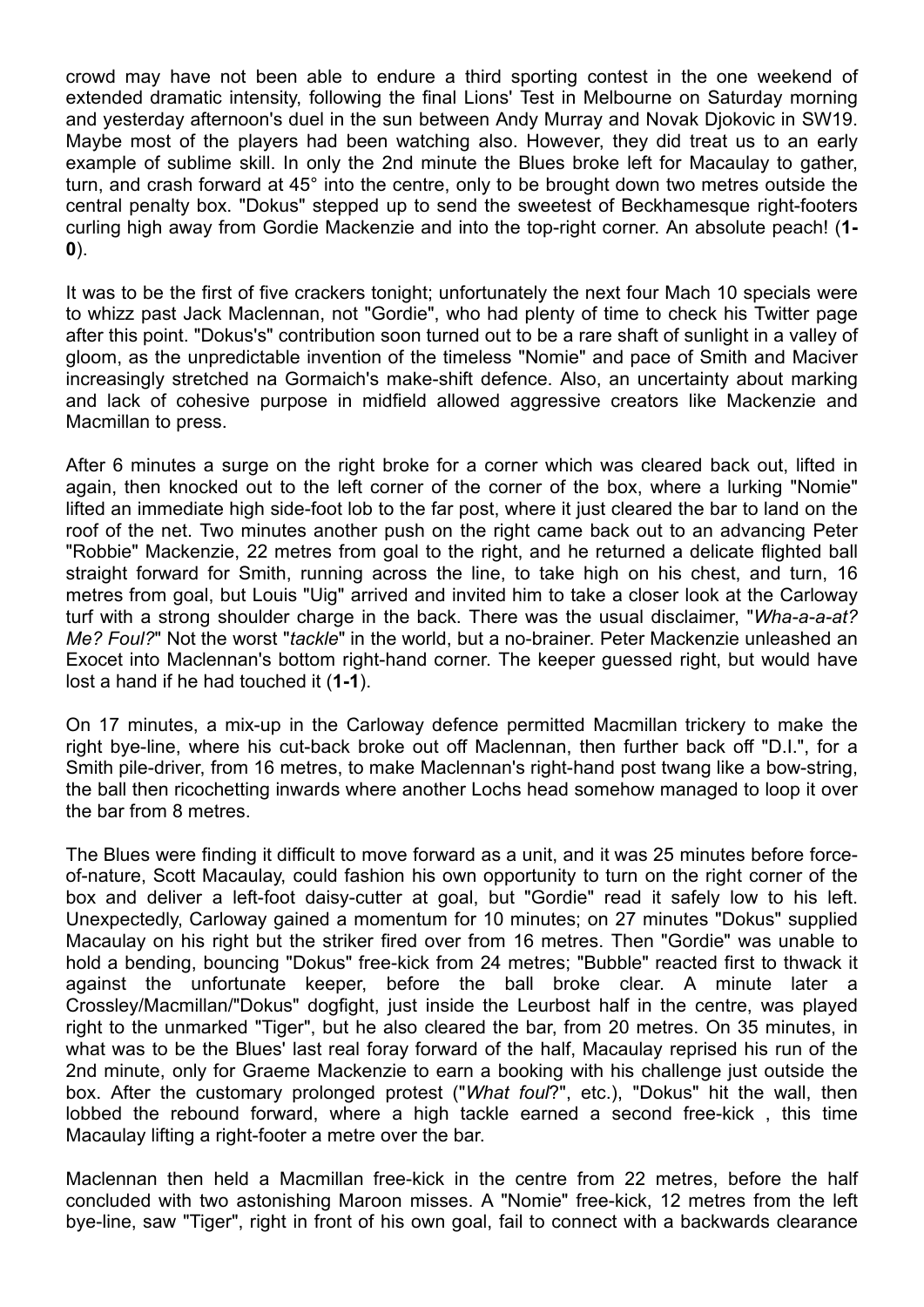header, but his consequent "dummy" tricked the two attackers behind him as it whizzed headhigh past them across goal. Moments later, the two Peters conspired their way down the left and into the box but their finishing drive from 14 metres rocketed across goal and just over the helpless Maclennan's left-hand bar and post.

## **Half-Time: Carloway 1 Lochs 1**

Within the first 10 minutes, this Leg was over. First, Don "Lava" Macleod came on in 49 minutes to honour those present with a real Masterclass of the Lochs "*greats*": Graeme and Peter Mackenzie, David Macmillan, "Nomie", and "Lava". Unfortunately, there was no Andy Murray or David Martin. This served to pressurize a suspect defence further. Three minutes later, Gordon Maciver wriggled past three challenges on the left and into the Carloway half, before turning in and releasing a delightful low curler towards the centre of the box for Smith(?) to glide onto, but as he stepped into the area, a heavy sliding tackle came through him from behind, knocking the ball away, but taking the feet from him also. The referee and line judge looked at each other, and agreed.

A histrionic blue-shirted scrum arm-pointed around the referee. However, Peter Mackenzie remained as cool as Zidane before treating the spectators to a carbon-copy of his first. Again, the young keeper guessed right, but the ball was already rebounding back past him off the back stanchion before he hit the ground (**1-2**).

Maclennan was still wiping the muck off his gloves when another Mackenzie rocket was passing him at the speed of light into the exact same spot. An unholy defensive mix-up involving a series of attempted clearances eventually ricocheted out towards the right edge of the box where the midfielder reacted instantly to burst forward and claim his hat-trick (**1-3**).

The Blues' defence was fast losing any shape, and a long ball forward found "Lava" drifting clear of the line to the left, to reverse-head strongly over and past the despairing keeper's lefthand from 12 metres; but he had moved a moment too early, and was flagged offside. A break on the right saw Smith trick "D.I." 12 metres from the bye-line; however, his driven cross arrived too fast for "Lava" to direct his header goalwards at the far post.

On the hour the second in a series of corners forced Maclennan to palm away for a third, leading to desperate measures from the Carloway bench to stabilize the machine, with Ben Smith and Calum Iain Macdonald replacing the tiring Louie Macdonald and Phil Macleod. Domhnall Mackay dropped back to central defence, and "Bubble" assumed a more withdrawn role in front of him. Macdonald tried to support Crossley strongly on the right and "Dokus" pushed forward to support Macaulay, but a lack of co-ordination left Graeme and Peter "Robbie" Mackenzie largely untroubled.

Immediately, "Nomie" set up Mackenzie on the right but his vicious squared ball flew across goal, 12 metres out, without any takers. A minute later, and the wheels really did come off. Yet another series of mishit clearances in the Carloway box led to the ball breaking outwards to the right of the box and this time it was David Macmillan who reacted like lightning to hit the exact same spot as Mackenzie had on Maclennan's back left stanchion - at the same velocity (**1-4**).

Suspicions were rising that there was a homing device in this stanchion. The tempo now visibly slowed and in the last 20 minutes na Gormaich discovered there was another half on the field and our National Treasure, Gordon "Gordie" Mackenzie, hadn't gone home at half-time. On 71 minutes Macaulay crossed deep from the left touch line, midway within the Lochs half, and found Smith 8 metres out from the far post; he was crowded into playing back to "Dokus" who raced right but his shot from 8 metres was at the sharpest of angles and post and keeper beat it away for a corner. A short corner was returned to Macaulay and his tempting cross was